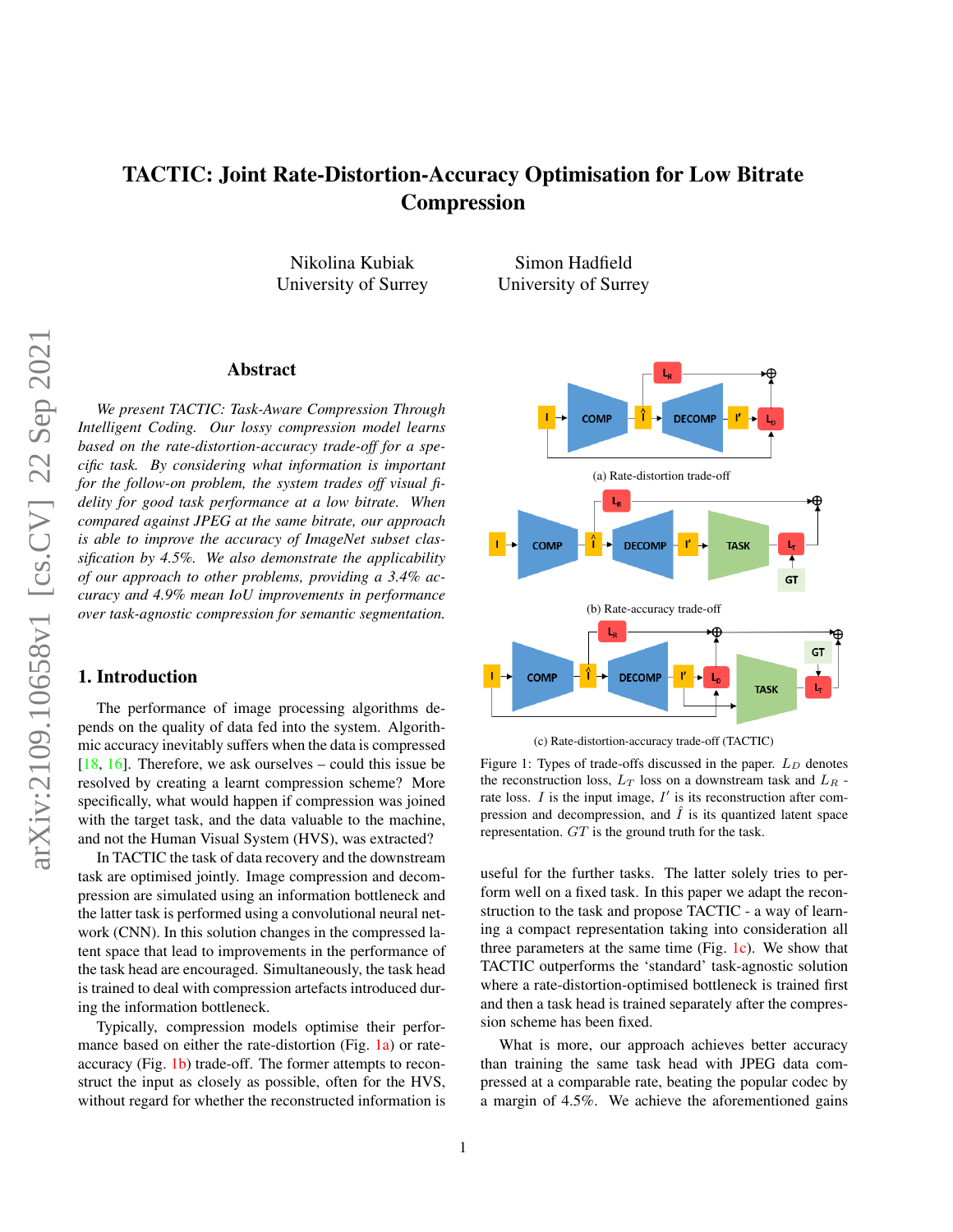<span id="page-1-1"></span>with little increase in the run time or memory requirements, thanks to a simple compression architecture and small latent space size. This makes our system highly suitable for resource-limited applications such as Internet of Things or satellites. It also fits perfectly into today's reality of machine-driven processing of large amounts of data, often performed without direct human supervision.

Finally, we believe that joint learning can be applied to other downstream tasks and produce similarly favourable results. We verify the effectiveness of TACTIC on another computer vision problem - semantic segmentation. We train the model in a task-aware and task-agnostic manner, and show that TACTIC outperforms the task-agnostic approach across multiple tasks.

In summary, the contributions of our paper are twofold:

- We show that task-aware compression outperforms the same model trained in a task-agnostic manner, as measured by the performance on the downstream task.
- We demonstrate that TACTIC achieves better downstream task accuracy in comparison with models trained on equivalently compressed JPEG data.

## 2. Literature review

In the following sections we review papers exploring the effects of compression on downstream computer vision tasks and different ways of mitigating compression-related artefacts. We also look at state-of-the-art learnt lossy compression schemes and at their contributions to learning with low bitrate compact representations.

## 2.1. Computer vision tasks vs JPEG compression

The quality of JPEG compressed data is regulated by the quantization (Q) tables. The Q values are psycho-visually weighted, i.e. defined in a way that preserves more of the low-frequency information salient to the HVS while quantizing higher frequencies more coarsely. Neural networks do not exhibit the HVS frequency bias so generic JPEG quantization can distort potentially salient information [\[13\]](#page-4-2). Therefore, numerous works try to tackle this problem and alter the JPEG compression method to look past the HVS and instead improve performance of downstream tasks.

To this end, [\[13\]](#page-4-2) re-design the Q-tables taking into consideration the energy associated with each frequency band and, hence, its contribution to the network feature learning. Doing so, they achieve better compression efficiency without detriment in quality. This idea is expanded by [\[12,](#page-4-3) [15\]](#page-4-4) who use a larger Q-value search space and rely on further hyper-parameter tuning. Similar joint learning strategies are exploited in QuanNet [\[4\]](#page-4-5) to optimise the quantization intervals of the JPEG2000 encoder, and by [\[3\]](#page-4-6) to tune the weights of JPEG XS.

Instead of improving the task performance by redesigning the codec, some aim to fix its artefacts  $[11, 8]$  $[11, 8]$  $[11, 8]$ . Galteri *et al*. [\[9\]](#page-4-9) focus on artefact removal and then verify the improvements on computer vision tasks. Others, *e.g*. Ehrlich *et al*. [\[7\]](#page-4-10), propose a task-targeted artefact correction model, optimised using the error on the logits of the downstream task, measured as the difference between results obtained using original vs additionally compressed JPEG data.

#### 2.2. State-of-the-art lossy compression schemes

While JPEG is de facto the standard for image compression, competitive learnt solutions have emerged in recent years. Their optimisation expands the traditional ratedistortion trade-off equation in a variety of ways.

Ballé *et al.* [\[2\]](#page-4-11) introduced hyperpriors. Just like a standard autoencoder learns the representation of an image, this addition allows the model to learn the representation of the latent space and achieve better compressing performance than standard entropy coding methods.

In [\[19,](#page-4-12) [10,](#page-4-13) [17\]](#page-4-14) traditional autoencoders are mixed with GANs. The decoder is treated as the generator in a standard GAN, and the reconstructions are fed into a discriminator alongside real examples. [\[1,](#page-4-15) [23\]](#page-4-16) show that data lost during compression can be synthesised and the model can still generate visually pleasing results; the balance between reconstruction and generative performance can also vary [\[22\]](#page-4-17).

In Torfason *et al*. [\[21\]](#page-4-18) the autoencoder and task network are trained separately and then finetuned together. During finetuning they share the encoder layers to skip decompression. This can be imagined as an encoder backbone with task heads for classification and regression.

## 3. Methodology

In TACTIC the compression model and the task network are linked, *i.e*. the output of the information bottleneck feeds directly into the following model. Instead of returning just the task output, the model now also outputs the reconstructed image. The two outputs are used to calculate two losses - the reconstruction loss and the downstream task loss. The bitrate of such a mapping is controlled using the rate loss. The three losses are added and optimised together. This is equivalent to the rate-distortion-accuracy trade-off pictured in Fig. [1c.](#page-0-0)

Now lets formalise the above description of TACTIC. Firstly, the reconstruction loss, measuring the distortion, can be expressed as

<span id="page-1-0"></span>
$$
L_D = MSE(I', I) \tag{1}
$$

where  $I$  and  $I'$  are the input image and its reconstruction, respectively.  $I'$  is given by

$$
I' = D\left(E\left(I|\theta_e\right)|\theta_d\right). \tag{2}
$$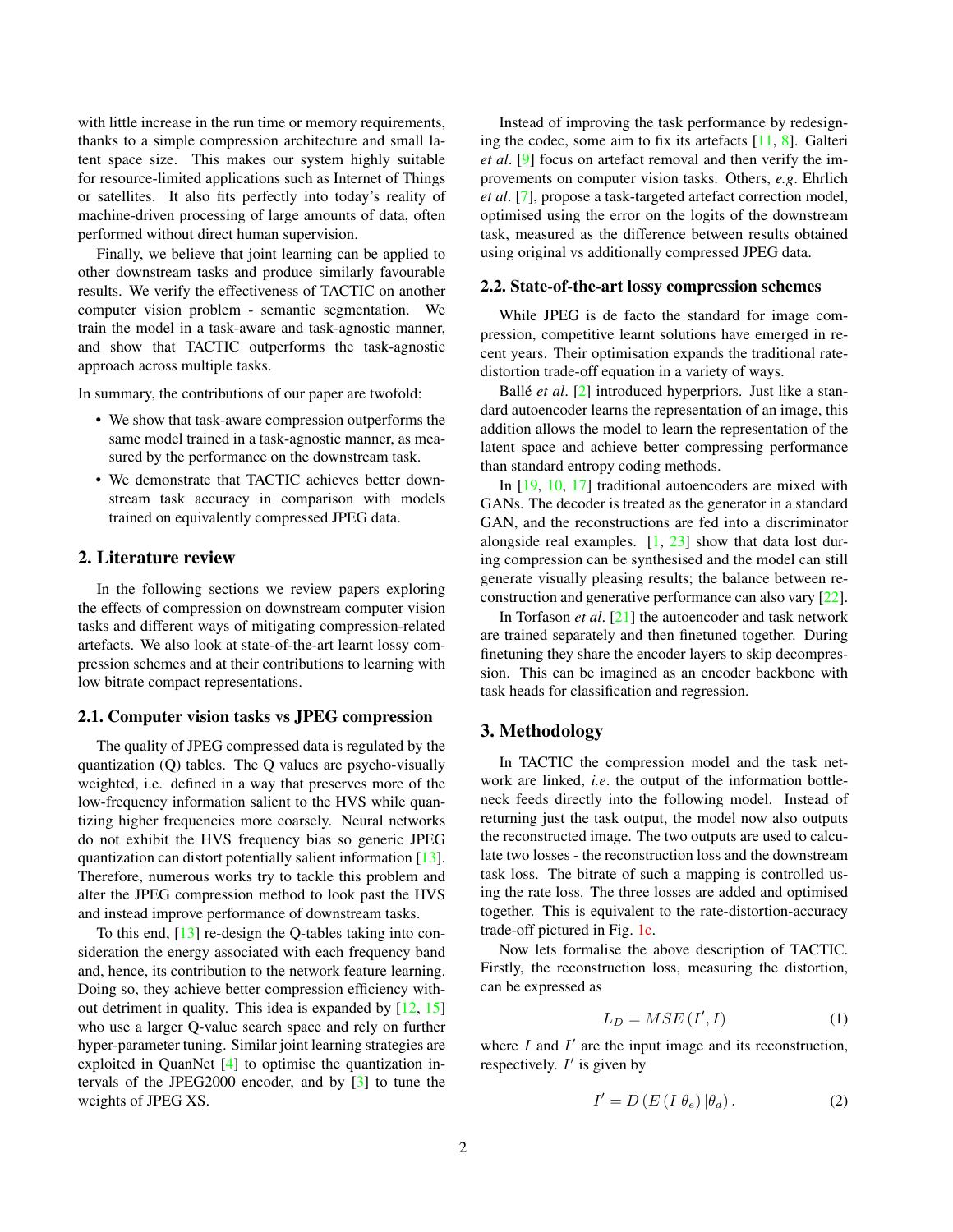<span id="page-2-3"></span> $E/D$  denote the compressing/decompressing part of the model while  $\theta_e$  and  $\theta_d$  are the corresponding weights.

The accuracy parameter is optimised using the task loss  $L<sub>T</sub>$ . The exact loss function (*Error*) depends on the specific problem but it can be generalised as

<span id="page-2-0"></span>
$$
L_T = Error\left(t\left(I'\right), GT\right) \tag{3}
$$

where  $t()$  is the task function applied to the reconstructed image  $I'$  and  $GT$  is the ground truth used for loss calculation. If the task function is implemented as a neural network T with weights  $\theta_t$ ,  $t()$  could be described as

$$
t(I') = T(D(E(I|\theta_e)|\theta_d) |\theta_t).
$$
 (4)

Finally, we estimate the bitrate of our model. Instead of encoding the image pixels directly, we can operate on their latent representation. Compression, however, is a source of error since discarded data cannot be easily recovered. If the latent space encoding becomes part of the training process, we can learn what information to discard and what to preserve. Traditionally, the latent space is quantized and then entropy coded. Yet, such an approach does not allow for easy gradient flow. Therefore, we follow the approach of [\[2\]](#page-4-11) and simulate the quantization by adding uniform noise  $U$  to the latent representation  $I$  during training:

$$
\hat{I} = \tilde{I} + \mathcal{U}(-0.5, 0.5). \tag{5}
$$

Now  $\hat{I}$  is the noisy 'quantized' version of  $\tilde{I}$ . During inference no gradients are needed so actual quantization is applied to  $I$ :

$$
\hat{I} = round\left(\tilde{I}\right). \tag{6}
$$

The rate loss  $L_R$  and its relationship with the noisy / quantized representation  $\overline{I}$  can be expressed as

<span id="page-2-1"></span>
$$
L_R = C\left(\hat{I}\right) / \left(H_I * W_I\right),\tag{7}
$$

where  $C$  refers to the latent space coding, mapping  $\hat{I}$  to the number of bits, and  $W_I$  and  $H_I$  are image width and height, used for bits per pixel normalisation. The encoding is achieved by learning an approximation of the probability density function (PDF) of the data by fitting a parametric function  $p()$  to it. The coding rate is then approximated as

$$
C\left(\hat{I}\right) = -\log_2\left(p\left(\hat{I}\right)\right) \tag{8}
$$

Finally, to control the trade-off between the parameters, scaling was added to the losses. The complete TACTIC loss L uniting Eqs. [1,](#page-1-0) [3](#page-2-0) and [7](#page-2-1) is thus

$$
L = L_D + \alpha * L_T + \beta * L_R \tag{9}
$$

where  $\alpha$  denotes the weighting factor on the task loss  $L_D$ and  $\beta$  - on the rate loss  $L_R$ .

#### 4. Experimental results

The compression architecture used in the experiments was fully convolutional. The compressing part was formed by 2 conv blocks (convolution - ReLU - max pooling); decompression was based on 3 steps of up-convolutions and ReLUs. The downstream task chosen for the experiments was classification, demonstrated using Inception v3 [\[20\]](#page-4-19) and trained with cross-entropy loss. All models used Adam for optimisation and their learning rate was set to 0.001. All experiments were run with a batch size of 32. The solution was implemented in PyTorch.

The experiments were performed on a subset of the ILSVRC2012 [\[6\]](#page-4-20) version of ImageNet. The first 50 classes from ILSVRC2012 were chosen, which formed a dataset of roughly 55k images. The data was split 80:20, with a fixed random seed, into train and validation sets. In the interest of fairness, three different random seeds were tested; the results achieved with the models under different data splits varied only marginally (max.  $\pm$  0.5%).

In the following sections we will refer to 'compressed' and 'uncompressed' data. The former describes data compressed using the information bottleneck  $I'$  and the latter data fed directly into the CNN, *i.e*. I. In reality all ImageNet data is JPEG-encoded and, hence, compressed. Therefore, all mentions of compression should be understood as *additional* compression applied to the files.

#### 4.1. Task-aware vs task-agnostic compression

In the initial experiments our goal was to investigate the difference between the task-aware and task-agnostic learning approaches to the distortion and accuracy optimisation problem. The latter approach is equivalent to training the compression network first, and then fixing it and training the classification network on the reconstructed data.

For this set of experiments,  $\alpha$  was set to 1 and  $\beta$  to 0. The results, shown in Table [1,](#page-2-2) prove that when input data compression is necessary, joint learning results in greater information retention. Using a separately trained autoencoder led to a 10% decrease in accuracy while for TACTIC, this was only 5%.

<span id="page-2-2"></span>

| Model version  | Accuracy $[\%]$ |
|----------------|-----------------|
| no compression | 63.7            |
| task-agnostic  | 53.8            |
| <b>TACTIC</b>  | 58.7            |

Table 1: Best recorded accuracy of the Inception model trained with different types of compression.

#### 4.2. Comparisons with JPEG

To quantify the benefits of our approach, we make comparisons with JPEG. Compression of varying degree was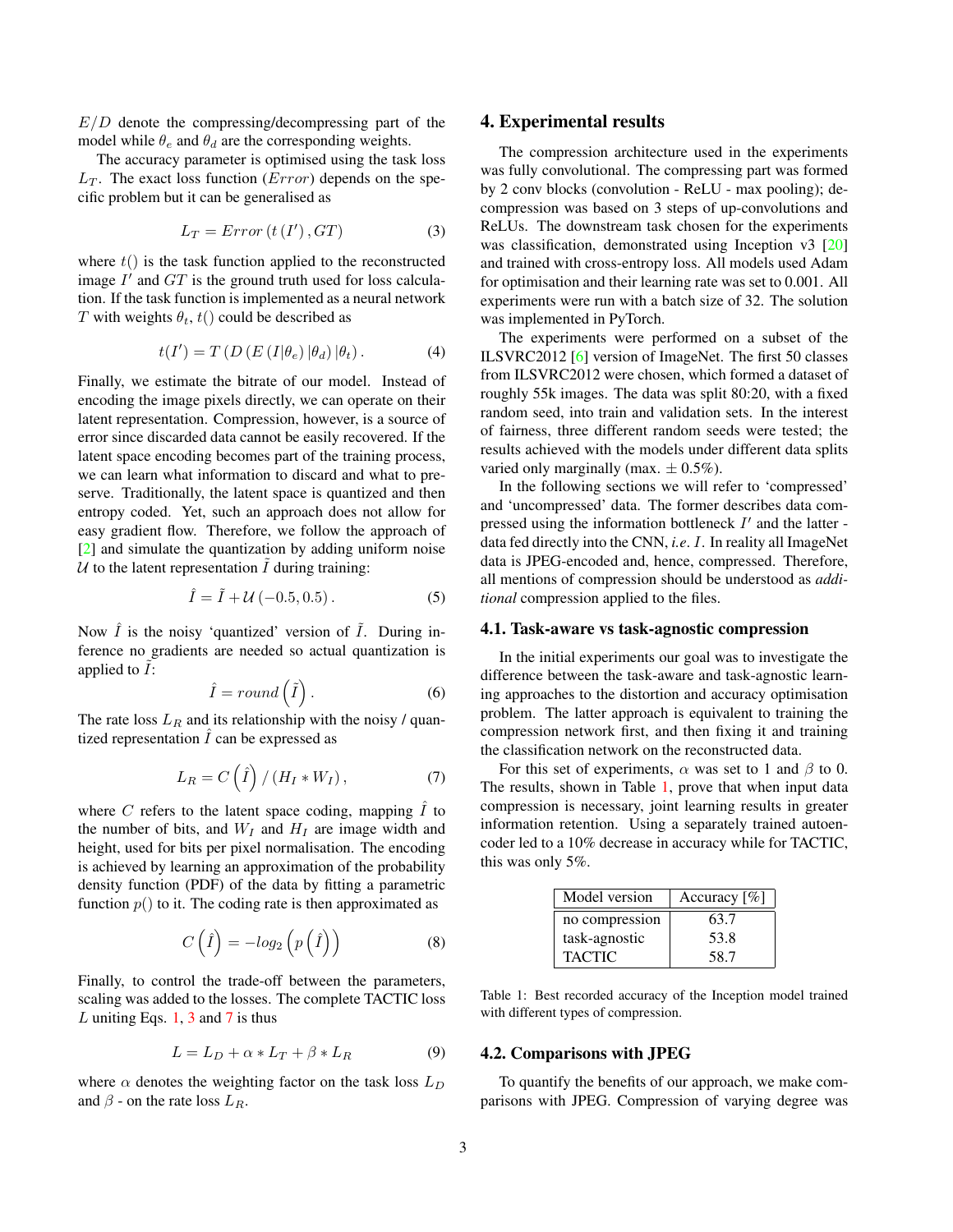<span id="page-3-4"></span>applied to inputs to the Inception network using the quality setting available for saving PIL images; the values used were: 2, 5, 10, 15, 25 and 50%. For each quality setting, we simulated the compression to get the bit rates of the validation dataset. We also calculated the bit rate of the uncompressed data used with the standalone classifier.

In the experiments, we fixed  $\alpha$  at 1 and tested different values of  $\beta$  for the rate-distortion-accuracy trade-off. A selection of operating points is shown in Fig. [2.](#page-3-0) Left-toright, these correspond to  $\beta = [4, 2, 1, \frac{1}{32}, \frac{1}{128}]$ . The dashed green line represents the accuracy for uncompressed data. Thanks to the size of our latent space, we were able to target low bitrates. These proved to be almost exclusively lower than those achievable by JPEG. Higher bitrates were not explored for TACTIC as it would have been necessary to alter the network architecture and expand the latent space, broadening the scope of the problem. To make meaningful comparisons, we set our highest bitrate model ( $\beta = \frac{1}{128}$ ,  $bpp = 0.245$ ) against JPEG 2% and observe an accuracy gain of 4.5%. The numerical results are shown in Table [2.](#page-3-1)

<span id="page-3-1"></span>

| Compression                  | Accuracy $[\%]$ | Bits / pixel |
|------------------------------|-----------------|--------------|
| no compression               | 63.7            | 5.2541       |
| JPEG50                       | 62.3            | 1.1302       |
| JPEG25                       | 61.5            | 0.7365       |
| JPEG15                       | 60.6            | 0.5390       |
| JPEG10                       | 60.6            | 0.4276       |
| JPEG5                        | 58.2            | 0.3010       |
| JPEG <sub>2</sub>            | 54.2            | 0.2410       |
| ours $\beta = \frac{1}{128}$ | 58.7            | 0.2450       |
| ours $\beta = \frac{1}{32}$  | 58.0            | 0.2159       |
| ours $\beta = 1$             | 57.8            | 0.1278       |
| ours $\beta = 2$             | 56.6            | 0.0936       |
| ours $\beta = 4$             | 55.6            | 0.0694       |

Table 2: Best accuracy of the classification model trained with different degrees of JPEG compression vs TACTIC.

#### 4.3. Task verification

While the previous experiments focused on classification, we believe that the joint learning approach could work just as well with other computer vision tasks  $t()$ . We verify this on semantic segmentation by running a standalone segmentation model as well as task-aware and task-agnostic compression networks.

The experiments were performed using the FCN-Resnet101 [\[14\]](#page-4-21) model and used the same hyper parameters as described before; only the learning rate was set to 0.0001 and the batch size to 3. As for data, the Cityscapes [\[5\]](#page-4-22) dataset was downsized and cropped to 512x512 pixels. The model was trained with three different losses: weighted cross-entropy loss  $(XE)$ , Dice loss  $(Dice)$  and the weighted

<span id="page-3-0"></span>

Figure 2: Accuracy vs bitrate curves for TACTIC and models trained with JPEG-compressed data.

sum of both;  $\gamma$  was used as a scale factor on the Dice loss:

<span id="page-3-2"></span>
$$
L_T = XE(t(I'), GT) + \gamma * Dice(t(I'), GT). \quad (10)
$$

As in the initial classification experiments,  $\beta$  was set to zero;  $\alpha$  and  $\gamma$  were set to 1. The weighted sum loss (Eq. [10\)](#page-3-2) generated the best results as measured in terms of pixel-wise accuracy and mean intersection-over-union (mean IoU) score; these are shown in Table [3.](#page-3-3) Once again, these are more favourable for the joint learning scheme. In terms of accuracy, training in a task-aware setup results in 4.2% accuracy drop; meanwhile, for the standard taskagnostic scheme this is already 7.6%. For mean IoU, the decline is 12.5% for TACTIC and 17.4% for the task-agnostic model.

<span id="page-3-3"></span>

| Model version  | Accuracy $[\%]$ | MeanIoU $[\%]$ |
|----------------|-----------------|----------------|
| no compression | 80.0            | 41.0           |
| task-agnostic  | 72.4            | 23.6           |
| <b>TACTIC</b>  | 75.8            | 28.5           |

Table 3: Best recorded pixel-wise accuracy and mean IoU for FCN-Resnet101 trained with different types of compression.

#### 5. Conclusions

The presented results aim to inspire a new approach to image compression and learning compact latent representations, with focus shifted from the HVS to machine-driven data processing. We show that optimising the compression for a specific task, instead of focusing on perceptual quality, results in better performance for the same model. TACTIC can be easily coupled with other models, adding little overhead in terms of run time or model weights.

The compression network used with TACTIC was designed to serve as a backbone to demonstrate a new idea and it is likely that even better accuracies could be achieved with further model optimisation. Nevertheless, even with such simple architectures we were able to outperform JPEG compression of similar bitrate.